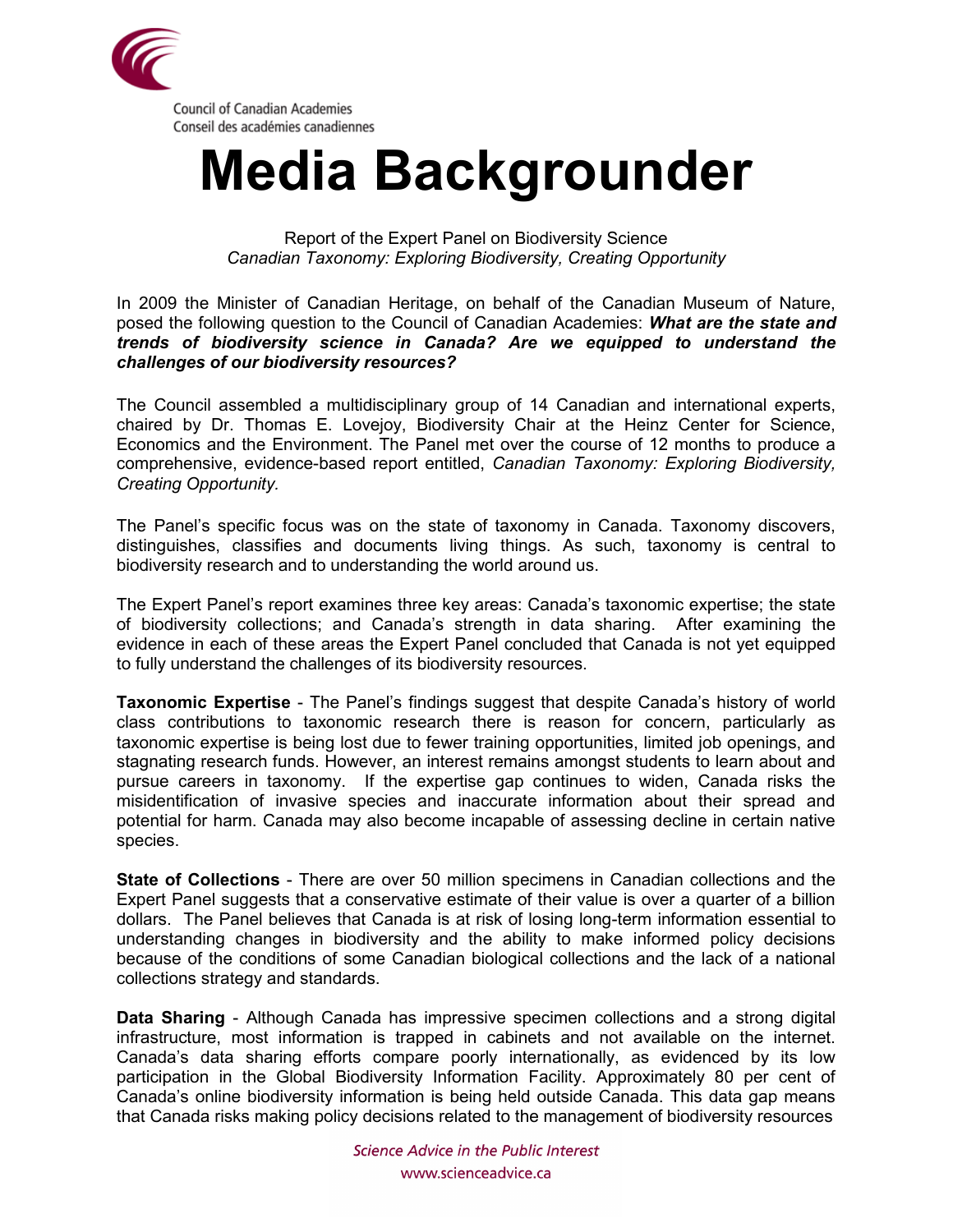on the basis of inadequate data, with potentially enormous impacts for the economy and the well-being of Canadians.

The Panel believes the report is the most comprehensive and up-to-date assessment of Canada's taxonomic expertise and biodiversity collections currently available. The Panel came to its findings through a series of meetings, a public call for evidence, research, and surveys on taxonomic expertise and biodiversity collections. Like all Council reports, this assessment followed a strict process to ensure its independence. The sponsor (the Canadian Museum of Nature) did not participate in the assessment process, review drafts of reports, or propose any changes prior to publication. This report did undergo a formal report review by expert peers to assure quality and objectivity.

The Panel's report can be downloaded in English and French from the Council's website, [www.scienceadvice.ca.](http://www.scienceadvice.ca)

## **Expert Panel on Biodiversity Science**

**Thomas E. Lovejoy (Chair),** Biodiversity Chair, Heinz Center for Science, Economics and the Environment, Washington, D.C.

**Luc Brouillet,** Professor and Curator of the Marie-Victorin Herbarium, Institut de recherche en biologie végétale, Université de Montréal, Quebec

**W. Ford Doolittle, FRSC,** Professor, Dalhousie University, Halifax, Nova Scotia

**Andrew Gonzalez,** Professor and Canada Research Chair in Biodiversity Science, and Director of the Quebec Centre for Biodiversity Science, McGill University, Montréal, Quebec

**David M. Green,** Professor and Director of the Redpath Museum, McGill University, Montréal, Quebec

**Peter Hall,** Honourary Research Associate (retired), Agriculture and Agri-Food Canada, Ottawa, Ontario

**Paul Hebert, FRSC,** Professor and Director, Biodiversity Institute of Ontario, University of Guelph, Ontario

**Thora Martina Herrmann,** Professor and Canada Research Chair in Ethnoecology and Biodiversity Conservation, University of Montréal, Quebec

**Douglas Hyde,** Executive Director, NatureServe Canada, Ottawa, Ontario

**Jihyun Lee,** Environmental Affairs Officer, Marine and Coastal Biodiversity and Ecosystems Approach, United Nations Environment Programme/Secretariat of the Convention on Biological Diversity, Montréal, Quebec

**Wayne P. Maddison,** Professor and Canada Research Chair in Biodiversity and Systematics, and Director of the Beaty Biodiversity Museum, University of British Columbia, Vancouver